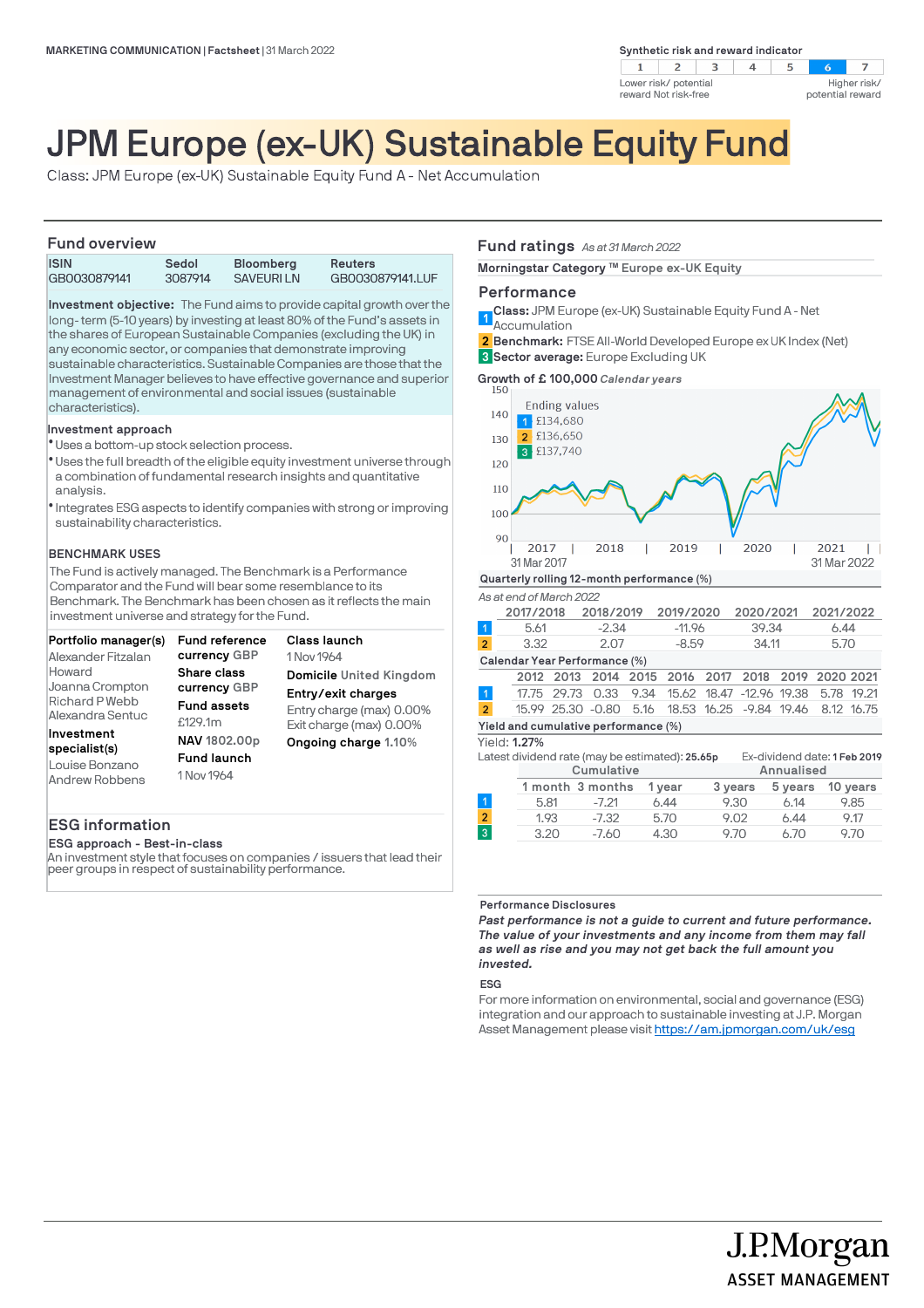# **Portfolio analysis**

| <b>Measurement</b>        | 3 years | 5 years |
|---------------------------|---------|---------|
| Correlation               | 0.98    | 0.97    |
| Alpha (%)                 | 0.26    | $-0.29$ |
| Beta                      | 1.13    | 1.10    |
| Annualised volatility (%) | 17.62   | 15.08   |
| Sharpe ratio              | 0.58    | 0.45    |
| Tracking error (%)        | 4.04    | 3.77    |
| Information ratio         | 0.16    | $-0.01$ |

# **Holdings**

| Top 10             | Sector                                        | % of assets |
|--------------------|-----------------------------------------------|-------------|
| Nestle             | <b>Food Producers</b>                         | 6.1         |
| Roche              | Pharmaceuticals And<br>Biotechnology          | 5.9         |
| <b>ASML</b>        | <b>Technology Hardware</b><br>And Equipment   | 4.5         |
| LVMH               | Personal Goods                                | 3.9         |
| Novo Nordisk       | Pharmaceuticals And<br>Biotechnology          | 3.8         |
| Schneider Electric | <b>Electronic And Electrical</b><br>Equipment | 3.4         |
| Novartis           | Pharmaceuticals And<br>Biotechnology          | 2.8         |
| L Oreal            | Personal Goods                                | 2.4         |
| Zurich Insurance   | Non-Life Insurance                            | 2.3         |
| Capgemini          | Software And Computer<br>Services             | 2.2         |

## **Market cap (%) (USD)**



| Regions (%) |      | Compared to benchmark |
|-------------|------|-----------------------|
| Switzerland | 25.2 | $+4.2$                |
| France      | 24.7 | $+2.8$                |
| Netherlands | 13.7 | $+4.7$                |
| Germany     | 12.2 | $-4.9$                |
| Italy       | 5.1  | $-0.1$                |
| Denmark     | 3.8  | $-1.5$                |
| Sweden      | 3.2  | $-4.0$                |
| Belgium     | 2.6  | $+0.5$                |
| Spain       | 2.1  | $-2.8$                |
| Portugal    | 1.5  | $+1.1$                |
| Others      | 3.7  | $-2.2$                |
| Cash        | 2.2  | $+2.2$                |

| Sectors (%)                                        |      | Compared to benchmark |  |  |
|----------------------------------------------------|------|-----------------------|--|--|
| Pharmaceuticals And<br>Biotechnology               | 14.0 | $+1.2$                |  |  |
| Personal Goods                                     | 9.3  | $+2.8$                |  |  |
| Electronic And Electrical<br>Equipment             | 8.3  | $+5.5$                |  |  |
| Non-Life Insurance                                 | 8.1  | $+3.1$                |  |  |
| <b>Food Producers</b>                              | 7.6  | $+1.4$                |  |  |
| <b>Banks</b>                                       | 6.6  | 0.0                   |  |  |
| <b>Technology Hardware And</b><br>Equipment        | 5.4  | $+0.7$                |  |  |
| <b>Construction And Materials</b>                  | 5.2  | $+1.4$                |  |  |
| Automobiles And Parts                              | 4.5  | $+1.2$                |  |  |
| Investment Banking And<br><b>Brokerage Service</b> | 3.9  | $+0.1$                |  |  |
| Others                                             | 24.9 | $-19.6$               |  |  |
| Cash                                               | 2.2  | $+2.2$                |  |  |